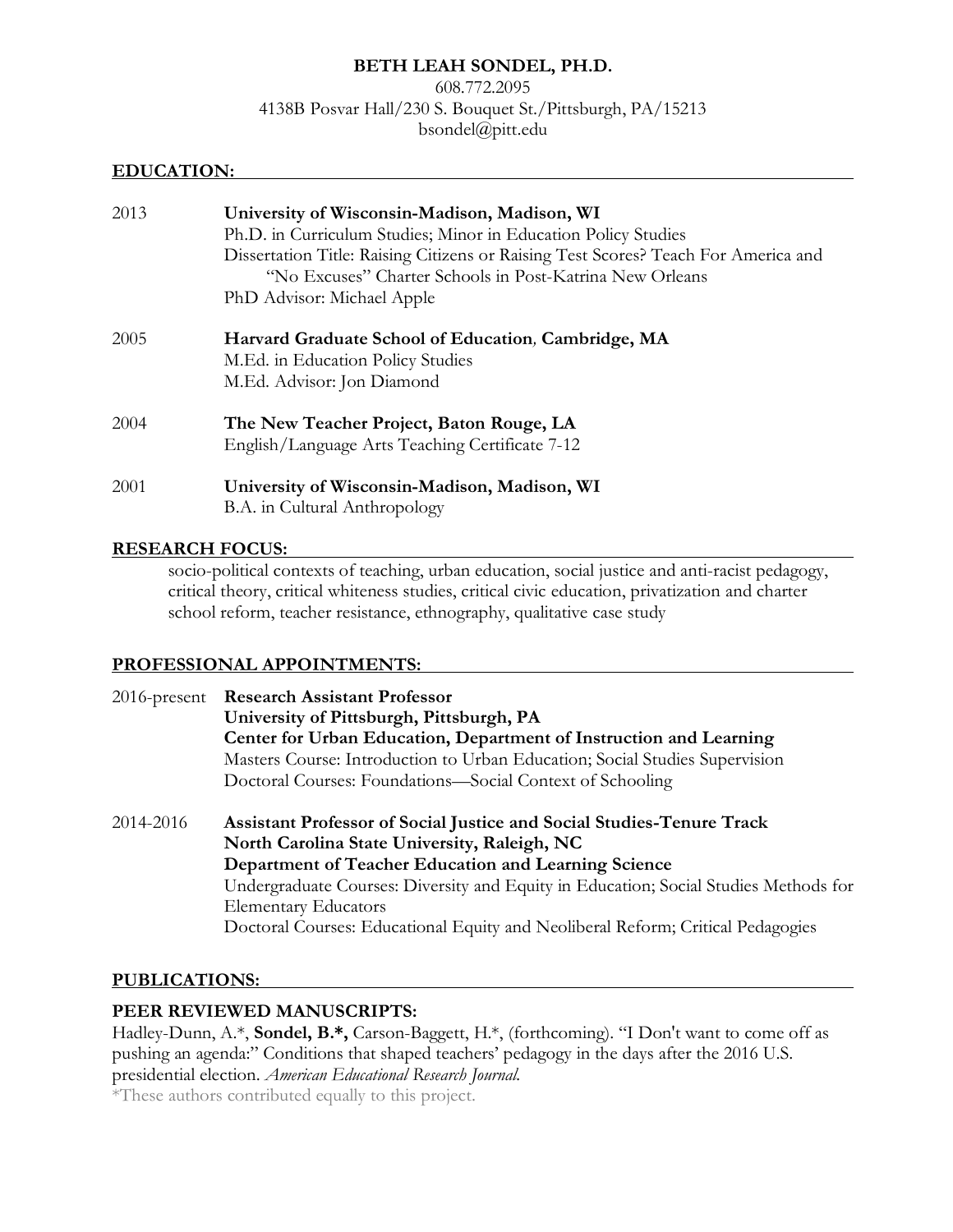**Sondel, B.,** Hadley Dunn, A., & Carson-Baggett, H., (2018). Toward a pedagogy of political trauma: teaching in the wake of the 2016 presidential election. *Teaching and Teacher Education.*

**Sondel, B.\*,** Kretchmar, K.\*, Ferrare, J. (forthcoming). Teach For America, the education entrepreneur network, and the reshaping of teacher preparation. In Lubienski, D & Brewer, J. (in press). Becoming a teacher in an age of reform. *Teachers College Press.* 

**Sondel, B.** (2017). The New Teachers' Roundtable: A case study of critical resistance. *Critical Education, 8(4)*

**Sondel, B.,** Koch, J., Carrier, S., Walkowiak, T. (2017). Toward a theory of teacher education for justice-oriented STEM education. *Catalyst*

Brewer, J., Kretchmar, K., **Sondel, B.,** Ishmael, S., & Manfra, M., (2016). Teach For America's preferential treatment: School district contracts, hiring decisions, and employment practices. *Educational Policy Analysis Archives, 24(2016)*

Kretchmar, K.\*, **Sondel, B.\*,** & Ferrare, J. (2016). The Power of the network: Teach For America's impact on the deregulation of teacher education. *Educational Policy.*

**Sondel, B.** (2016). "No excuses" in New Orleans: The silent passivity of neoliberal schooling. The *Educational Forum-Kappa Delta Pi, 80(2),* 171-188

**Sondel, B**. (2015) Raising citizens or raising test scores: The development of the neoliberal citizen in "no excuses" charter schools. *Theory and Research in Social Education. 43*(3), 289-313.

**Sondel, B.** (2015). Market based pedagogies: Assessment, instruction, and purpose at a "no excuses" charter school. In Miron, L., Beabout, B., and Boselovic, J., *Only in New Orleans: School Choice and Equity Post Hurricane Katrina.* Sense Publications. 109-128.

Kretchmar, K.\*, **Sondel, B.\*,** & Ferarre, J. (2015). Mapping the education entrepreneurial network: Teach For America, charter school reform, and corporate sponsorship. In Au, W., and Ferrare, J., *Mapping Corporate Education Reform: Power and Policy Networks in the Neoliberal State.* NY: Routledge. 65-85.

Kretchmar, K.\*, **Sondel, B.\*,** & Ferarre, J. (2014). Mapping the terrain: Teach For America, charter school reform, and corporate sponsorship. *Journal of Education Policy. 29*(6), 742-759.

Anders, S., Bigard, A., Idakula, R., Kretchmar, K., Price, H., Radding, R., Sadtler, H., & **Sondel, B.,** (2014). Critical resistance to Teach For America: Challenging power, privilege, and white supremacy. In B.L. Smith, K. Becker, L. Miller, N. Reid, & M. Sorenson. Collective unravelings of the hegemonic web. *The Curriculum and Pedagogy Group.*

### **MANUSCRIPTS UNDER REVIEW:**

**Sondel, B. &** Kretchmar, K. (under review). "Who do these people want teaching their children?" White saviorism, colorblind racism, and anti-blackness in "no excuses" charter schools. *Urban Education.*

### **MANUSCRIPTS IN DEVELOPMENT:**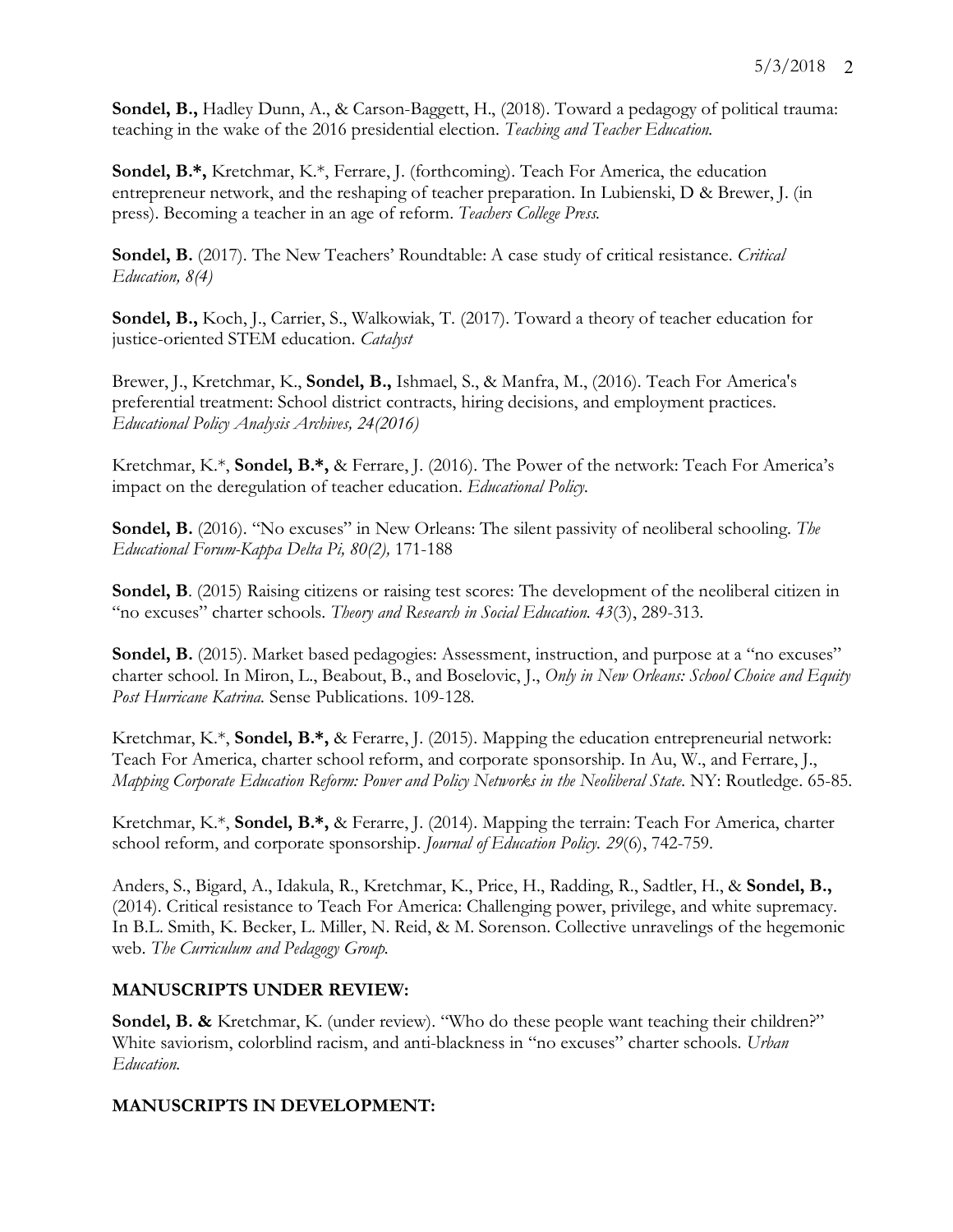Sondel, B. & Hope, E. (in preparation). Love and vulnerability as key tenets of social justice pedagogy: Learning from youth.

Carson-Baggett H., Hadley-Dunn, A., **Sondel, B.** (in preparation). Ideology and identity as contributing factors to pedagogy after the 2016 U.S. presidential election.

# **OTHER PUBLICATIONS:**

**Sondel, B.,** & Brewer, J. (2016). Teach for America: Lies, damned lies, and special contracts. *Huffington Post.* Retrieved from: http://www.huffingtonpost.com/t-jameson-brewer/teach-foramerica-lies-da\_b\_9195600.html

Sztajn, P., **Sondel, B.,** Scherrer, J., & Manfra, M., (2015). Value-added modeling a poor way to assess, train teachers. *News and Observer-OpEd.* Retrieved from: http://www.newsobserver.com/opinion/oped/article10883741.html

**Sondel, B.**\* & Kretchmar, K.\* (2014). Organizing resistance to Teach For America. *Rethinking Schools.*  28(3). Retrieved from: http://www.rethinkingschools.org/archive/28\_03/28\_03\_kretchsond.shtml

**Sondel, B.** & Boselovic, J. (2014). "No Excuses" in New Orleans. *Jacobin.* Retrieved from: https://www.jacobinmag.com/2014/07/no-excuses-in-new-orleans

**Sondel, B.** (2014). My Many Voices. *Educators for Social Justice: A Special interest group of the American Educational Research Association Blog.* Retrieved from: http://www.cesjsig.org/blog/my-many-voices-bybeth-sondel

# **RESEARCH PROJECTS IN DEVELOPMENT & PROCESS:**

**Sondel, B.** & Swalwell, K. Against Neutrality: Justice-oriented teaching of current events in the age of the Trump Administration.

Hope, E. & **Sondel, B.** Critical civic education among racially and economically marginalized youth.

**Sondel, B.** & Gatti, L. Andover Bread Loaf Teacher Network: Preparing and supporting teachers for social justice education in urban contexts.

### **GRANTS AND AWARDS:**

2017 The Spencer Foundation New Civics Small Grant, Andover Bread Loaf Youth Programs: Justice-oriented civic education programs and civic identity development among racially and socio-economically marginalized youth, \$50,000 (Co-PI) 2016 NCSU Chancellor's Creating Community Outstanding Faculty Award Nominee 2014 NCSU Chancellor's Creating Community Outstanding Faculty Award Nominee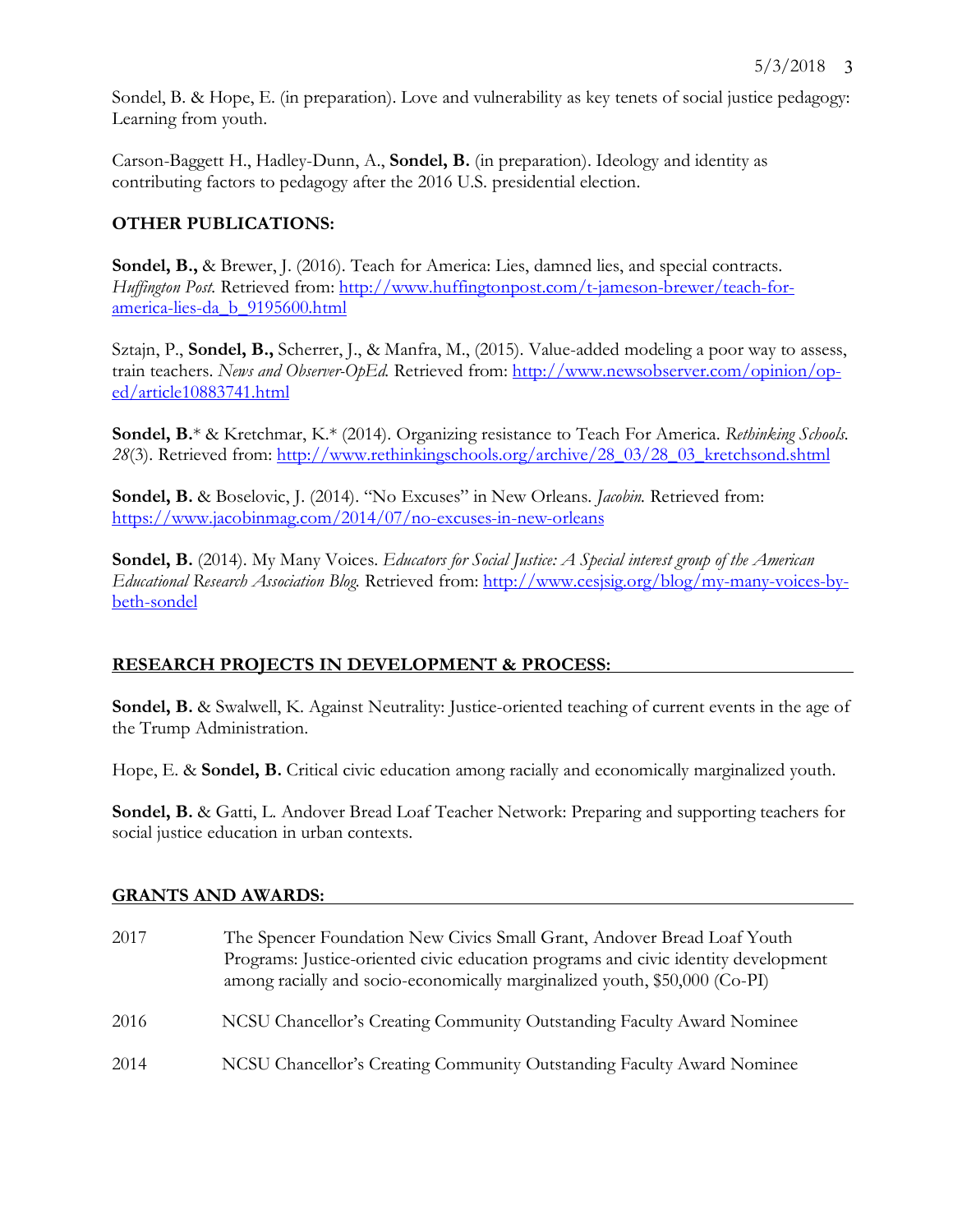| 2014 | Outstanding Dissertation Award from the American Educational Research Association<br>Special Interest Group: Critical Educators for Social Justice |
|------|----------------------------------------------------------------------------------------------------------------------------------------------------|
| 2014 | North Carolina State University School of Education Research and Graduate<br>Studies—Research Development Grant, \$10,000                          |
| 2012 | University of Wisconsin Dissertator Conference Grant, \$650                                                                                        |
| 2011 | Tashia F. Morgridge Wisconsin Distinguished Graduate Fellowship, \$20,000                                                                          |
| 2011 | University of Wisconsin Vilas Dissertation Travel Grant, \$1,000                                                                                   |
| 2011 | Department of Curriculum & Instruction Travel Grant, \$1,000                                                                                       |

5/3/2018 4

### **RELEVANT PRESENTATIONS:**

### **INVITED TALKS:**

**Sondel, B.** (April, 2016). Teach For America and the threat to public education. *Network for Public Education.* Raleigh, NC.

**Sondel, B.** (April, 2016). Creating the new professional (and the new student): Privatizing subjectivities in schools. *Symposium: The Politics of privatization in education: New governance, new policy networks, new knowledge brokers.* New York University, New York, NY.

Sondel, B. (August, 2015). "No excuses in New Orleans:" What happens when compliance and discipline count as innovative pedagogy? *New Orleans Education Conference.* New Orleans, LA

**Sondel, B.** (April, 2015). Privatization and the deregulation of teacher education. *Forum on the Future of Public Education.* University of Champagne-Urbana, IL.

Helig-Vasquez, J., Kretchmar, K. Royal K., & **Sondel, B.** (March, 2014) Teach For America. *Network for Public Education.* Austin, TX.

Kretchmar, K. & **Sondel, B.** (November, 2013) A Critical Analysis of Teach for America's Impact on PK-21 Education. *Wisconsin Center for the Advancement of Postsecondary Education.* Madison, WI

**Sondel, B.** (November, 2013). Corporate reform in the classroom: Culture and curriculum in "no excuses" charter schools. *Zoom In/Zoom Out: Culture and Power in Our Schools and City.* New Orleans, LA.

Sondel, B. (March, 2013). Raising citizens or raising test scores? Curriculum and instruction in "no excuses" charter schools. *North Carolina State University.* Raleigh, NC.

#### **CONFERENCE PRESENTATIONS:**

**Sondel, B.,** Foster-Shaner, L., King, M. (October, 2018). Theater of the Oppressed as a tool for educators. *Regional Arts Education Day.* Pittsburgh, PA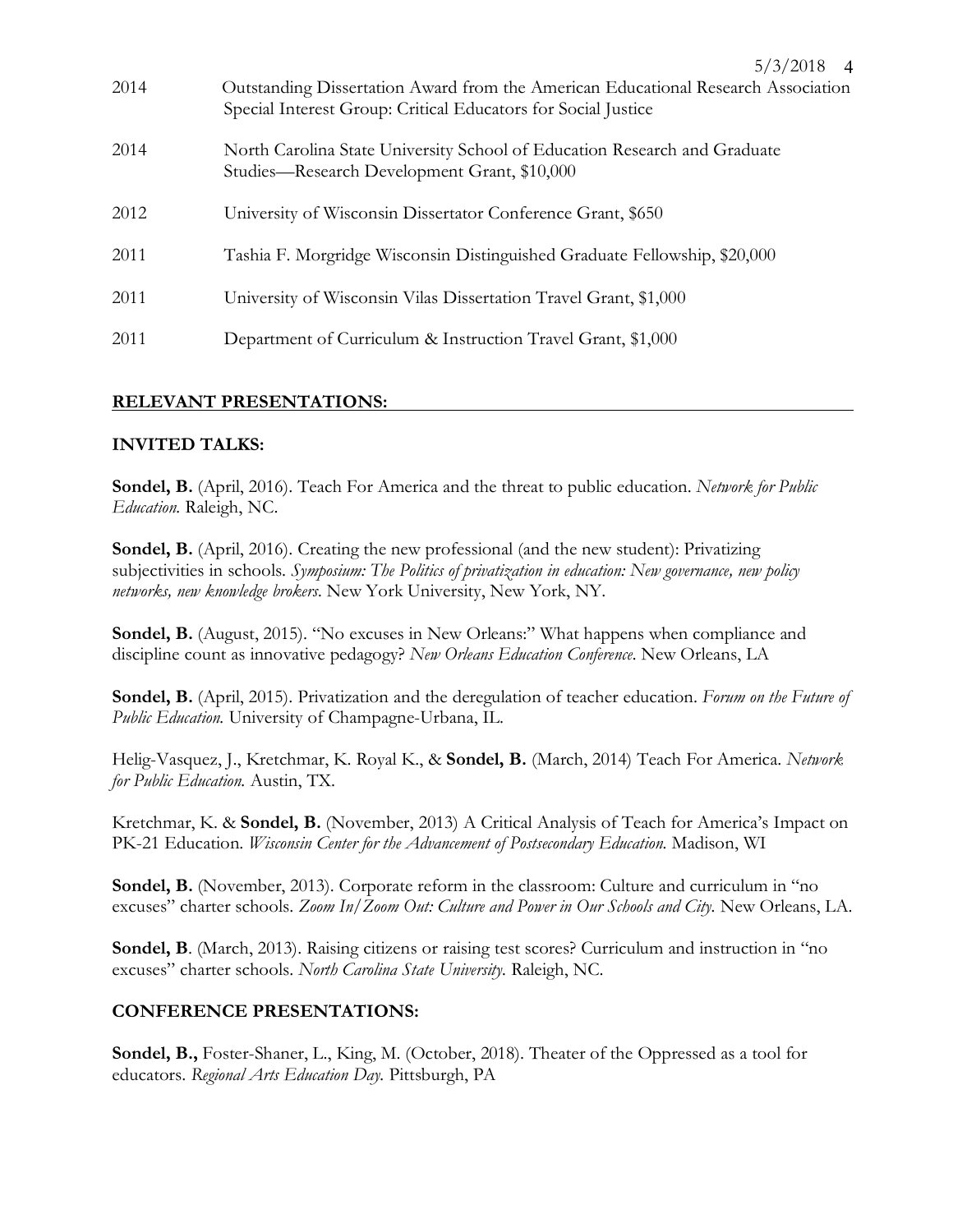**Sondel, B.,** Hadley-Dunn, A,, & Carson-Baggett, H., (November, 2018). Pedagogy of political trauma. *National Association for Multicultural Education.* Memphis, TN

**Sondel, B.,** Foster-Shaner, L., & Generett, G., (June, 2018). Disrupting the politics of place: Building inclusive communities for the future. *Pedagogy and Theater of the Oppressed Annual Conference.* Indiana, PA.

**Sondel, B.** & Kretchmar, K. (April, 2018). The Culture of consent and compliance among teachers at "No Excuses" charters. *American Educational Research Association Annual Conference.* New York, NY.

**Sondel, B.,** Hadley Dunn, A., & Carson-Baggett, H., (April, 2018). Toward a pedagogy of political trauma: Teaching in the wake of the 2016 presidential election. *American Educational Research Association Annual Conference.* New York, NY.

**Sondel, B.** (April, 2018). The New Teachers' Roundtable: A Case study of collective resistance. *American Educational Research Association Annual Conference.* New York, NY.

Bauml, M., Payne, K., **Sondel, B.,** & Swalwell, K., (November, 2016). Towards justice-oriented elementary social studies curricula. *National Council for the Social Studies College and University Faculty Assembly Annual Meeting.* Washington D.C.

**Sondel B**., & Manfra, M. (April, 2015). The Expansion of Teach For America in North Carolina: A case study on teacher education policy changes. *American Educational Research Association Annual Conference.* Chicago, IL.

**Sondel, B**. & Manfra, M. (April 2015). Teach For America: Local hiring practices and privileges. *American Educational Research Association Annual Conference.* Chicago, IL.

**Sondel, B.** (November, 2014). Teach For America and the development of the neoliberal citizen. *National Council for the Social Studies College and University Faculty Assembly Annual Meeting.* Boston, MA.

Manfra, M. **Sondel, B.** & Scherrer, J. (September, 2014). Teach For America and North Carolina Teaching Fellows: A Case study of current trends in teacher education. *North Carolina Association of College and Teacher Educators Annual Meeting.* Raleigh, NC.

Gatti, L. & **Sondel, B.** (April, 2014). Neoliberal pedagogies: Enacting Doug Lemov in urban schools. *American Educational Research Association Annual Conference.* Philadelphia, PA.

Kretchmar, K. & **Sondel, B.** (April, 2014). Teach For America, corporate Sponsorship, and teacher deregulation. *American Educational Research Association Annual Conference.* Philadelphia, PA.

Anders, S. & **Sondel, B**. (November, 2013). Critical resistance to Teach For America—Challenging power, privilege, and white supremacy. *Curriculum and Pedagogy Annual Meeting*. New Orleans, LA

**Sondel, B.** (April, 2013). Teaching to the test: Inside "no excuses" charter schools and Teach For America classrooms. *American Educational Research Association Annual Conference,* San Francisco, CA.

**Sondel, B.** (November, 2012). Curriculum and control: Teacher beliefs and practice in post-Katrina charter schools. *Curriculum and Pedagogy Annual Conference.* New Orleans, LA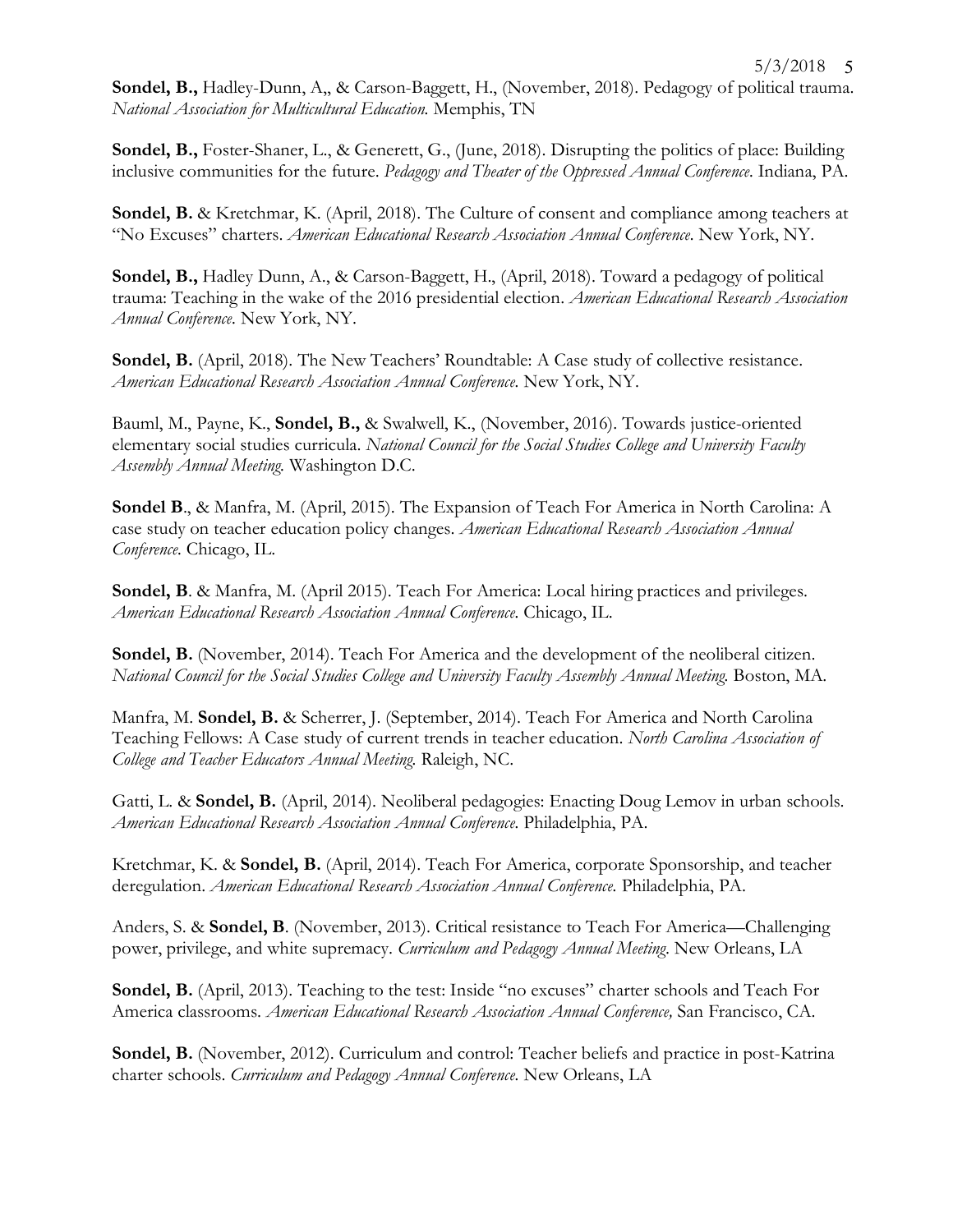# **CHAIRED CONFERENCE PANELS:**

Sondel, B. (November, 2015). Counter-narratives of reform and resistance: Ten years since Hurricane Katrina. *National Council for the Social Studies College and University Faculty Assembly Annual Meeting.* New Orleans, LA.

Anders, S., Bigard, A., Idakula, R., Kretchmar, K., Price, H., Radding, R., Sadtler H., & **Sondel, B**., (June, 2013) Organizing resistance against Teach For America and its role in privatization. *Free Minds Free People Bi-Annual Conference.* Chicago, IL

### **UNIVERSITY GUEST LECTURES:**

**Sondel, B.** (September, 2018). Equity and justice and the social foundations of teaching. *University of Pittsburgh pre-service teacher symposium.* Pittsburgh, PA

Sondel, B. (October, 2017). Tending to political trauma as an element of social justice education. *University of Pittsburgh Center for Health Equity Journal Club. Pittsburgh, PA* 

**Sondel, B.** (September, 2017). Building a research agenda: Centralizing social justice. *University of Pittsburgh Doctoral Seminar in Language, Literacy, and Culture.* Pittsburgh, PA

**Sondel, B.** (July, 2017). What is social justice education? *University of Pittsburgh Center for Urban Education Heinz Fellowship Training.* Pittsburgh, PA

**Sondel, B.** (February, 2017). "No excuses" pedagogy and ideology. *Michigan State University Doctoral Seminar in Teachers and Teaching in Urban Contexts.* East Lansing, MI

**Sondel, B.** (March, 2017). Democracy, civics, and the purpose of schooling in a neoliberal context. *University of Georgia Doctoral Seminar in Theory and Curriculum in Early Childhood Social Studies.* Athens, GA

**Sondel, B.** (September, 2016). Neoliberal reform and urban education, *University of Pittsburgh Center for Urban Education Doctoral Seminar-Introduction to Urban Education.* Pittsburgh, PA.

**Sondel, B.** (February, 2016). Constructions of citizenship in the context of privatization. *University of Nebraska Doctoral Seminar on Democratic Education.* Lincoln, Nebraska-video conference.

**Sondel, B.** (February, 2016). The privatization of teaching and learning. *Lewis and Clark College Graduate Seminar-Reimagining Teaching and Learning.* Portland, OR—video conference.

**Sondel, B.** (December, 2015). What is the relationship between schooling, democracy, and citizenship? How do we study this? *University of Texas-Austin Graduate Seminar –Issues in Democratic and Citizenship Education.* Austin, TX—video conference.

**Sondel, B.** (March, 2014). Ethnographic Research. *North Carolina State University Doctoral Seminar on Qualitative Research.* Raleigh, NC.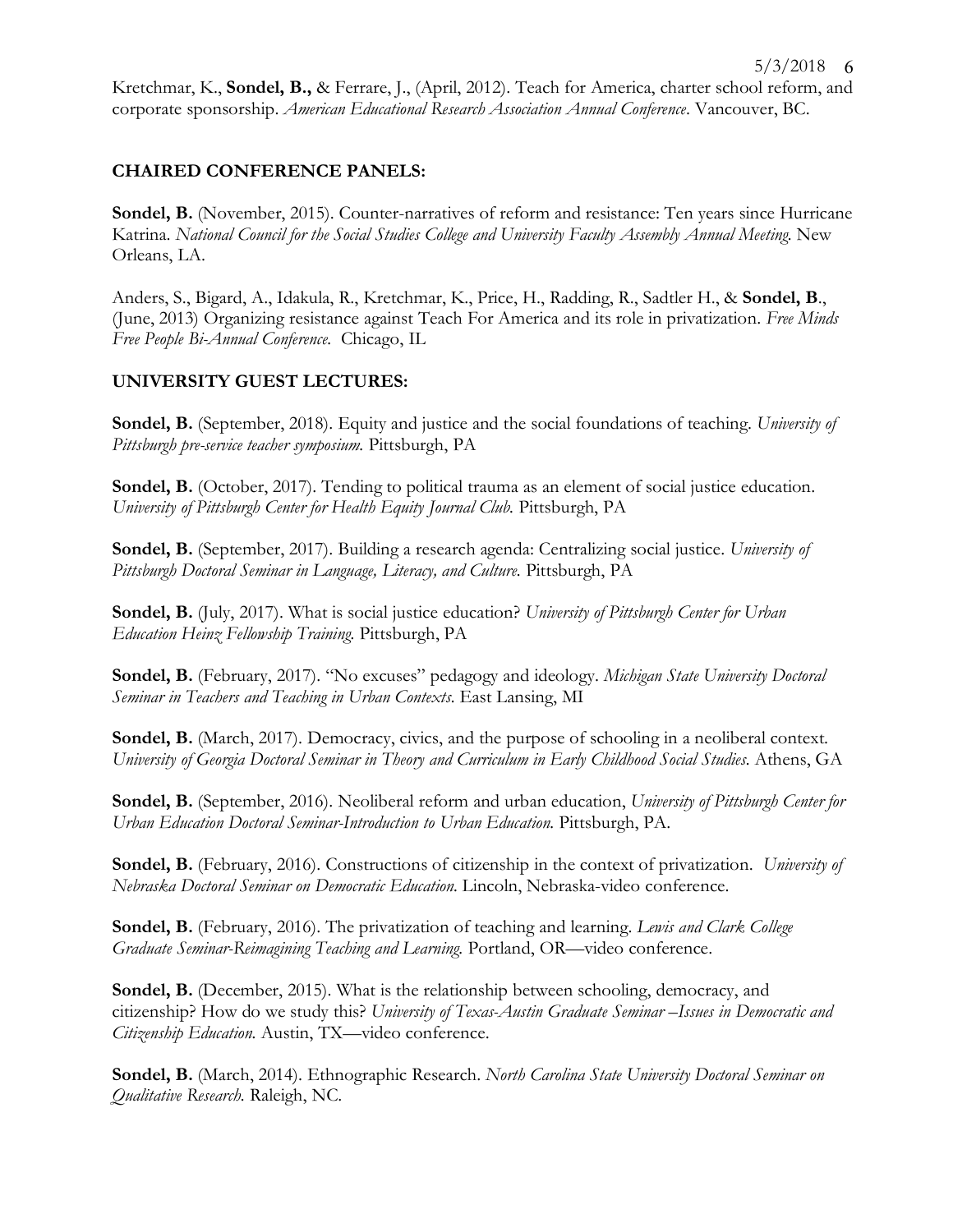Sondel, B. (March, 2013). Corporate sponsored school reform and the [lack of] potential for multicultural education. *University of Wisconsin Doctoral Research Program on Qualitative Research.* Madison, WI.

**Sondel, B.** (February, 2013). Alternative credentialing teacher education program in urban school reform. *University of Nebraska Doctoral Seminar on Teacher Education.* Lincoln, Nebraska—video conference.

**Sondel, B.** (October, 2012). Corporate sponsorship, neoliberalism, and Teach For America. *University of Wisconsin Graduate Seminar on Urban Education.* Madison, Wisconsin.

**Sondel, B.** (July, 2012). Qualitative research: Access and implementation. *University of Wisconsin Graduate Level Qualitative Methods Course.* Madison, Wisconsin.

**Sondel, B**. (October, 2011). Charter schools and urban education*. University of Wisconsin Undergraduate Social Studies Methods Course.* Madison, WI.

# **RELEVANT CONSULTANT WORK:**

| 2018-2019 | Co-develop and co-facilitate anti-racist/anti-bias training for Woodland Hills School |
|-----------|---------------------------------------------------------------------------------------|
|           | District, Woodland Hills, PA                                                          |
| 2018-2019 | Co-develop and co-facilitate anti-racist/anti-bias training for Urban Pathways K-5    |
|           | College Charter School, Pittsburgh, PA                                                |
| 2017-2019 | Curriculum Development for Alliance for Refugee Youth Support and Education           |
|           | (pro-bono), Pittsburgh, PA                                                            |

### **RELEVANT PROFESSIONAL EXPERIENCE:**

| 2011-2013 | Instructor of Record                                                                 |
|-----------|--------------------------------------------------------------------------------------|
|           | University of Wisconsin-Madison, Department of Curriculum and Instruction,           |
|           | Madison, WI                                                                          |
|           | Undergraduate course: Social Studies Methods for Elementary and Middle School        |
| 2010-2013 | <b>Field Placement Supervisor</b>                                                    |
|           | University of Wisconsin-Madison, Department of Curriculum and Instruction,           |
|           | Madison, WI                                                                          |
|           | Supervised student teachers in elementary and middle school field placements         |
| 2009-2010 | <b>Academic Dean</b>                                                                 |
|           | PEOPLE Program at University of Wisconsin-Madison, Department of Curriculum          |
|           | and Instruction, Madison, WI                                                         |
|           | Supervised pre-service teachers; managed after-school literacy program developed for |
|           | low-income students and students of color at the elementary school level             |
| 2008-2009 | <b>Program Director/Educator</b>                                                     |

Thinking Beyond Borders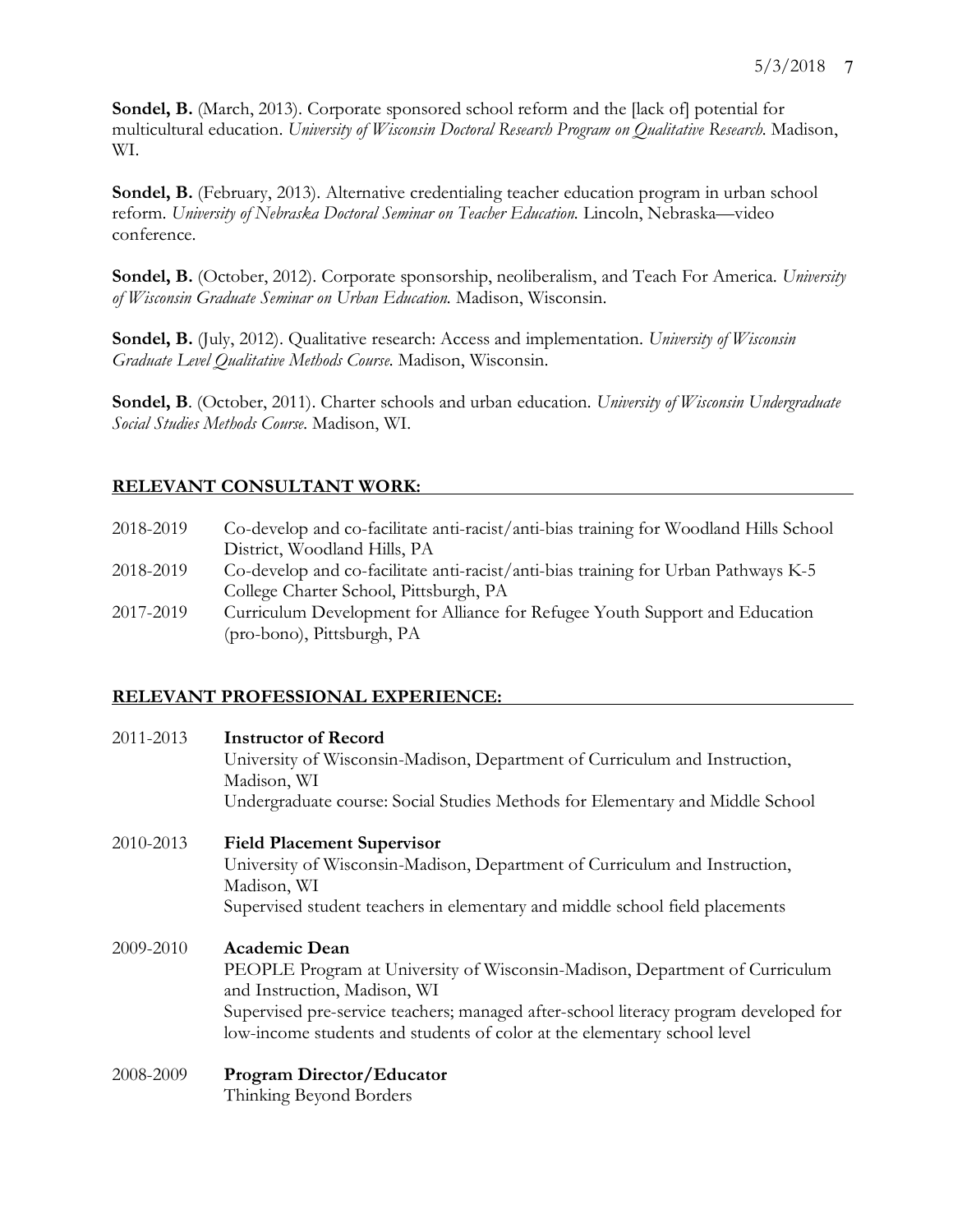Led college freshman on yearlong service learning, study abroad course on international development in collaboration with NGOs across Asia and South Africa

- 2005-2008 **Academic Program Director** Galileo Educational Services, Oakland, CA Managed staff of 35 educators, curriculum, and programs for over 350 elementary school aged youth in summer art and science program
- 2007-2008 **School Improvement Fellow** Partners in School Innovation, San Francisco, CA Coached elementary school teachers through observation and feedback, developed professional development sessions, and facilitated professional learning communities
- 2005-2006 **Language Arts and Social Studies Teacher** Westlake Middle School, Oakland, CA
- 2002-2004 **Language Arts and Social Studies Teacher** Capital Middle School/Teach For America, Baton Rouge, LA

### **SERVICE TO PROFESSION:**

#### **Professional Service:**

| 2017-2018       | AERA-SIG Critical Educators for Social Justice (CESJ) Dissertation Award Chair |
|-----------------|--------------------------------------------------------------------------------|
| 2016-2018       | AERA-SIG Critical Educators for Social Justice (CESJ) Fiscal Co-Chair          |
| 2016-2017       | AERA-SIG CESJ Revolutionary Mentorship Award Chair                             |
|                 | 2015-present Critical Education Editorial Board                                |
| 2013-2015       | Free Minds Free People Conference Planning Committee                           |
| $2011$ -present | Urban South Grassroots Research Collective                                     |
| 2012            | AERA-SIG CESJ Graduate Student Forum Co-Chair                                  |
| 2005-2010       | Breakarts: International Arts and Education Collaborative-Advisor              |

#### **Professional Membership:**

2013-present College and University Faculty Assembly of National Council for the Social Studies 2012-present Critical Educators for Social Justice Special Interest Group

#### **Ad-hoc Manuscript Reviewing:**

American Education Research Journal, Berkeley Review of Education, Critical Education, Critical Studies in Education, Education Policy Analysis Archives, Journal of Teacher Education, Routledge, Rowman & Littlefield, Theory and Research in Social Education, Urban Education, Multicultural Education

#### **DEPARTMENTAL AND UNIVERSITY SERVICE:**

#### **University of Pittsburgh:**

2018-present Serve on Diversity Scholars Committee (nominated)

2018-present Serve on dissertation committees for Christina Ashwin, Tiffany Lumpkins, Stephen Walker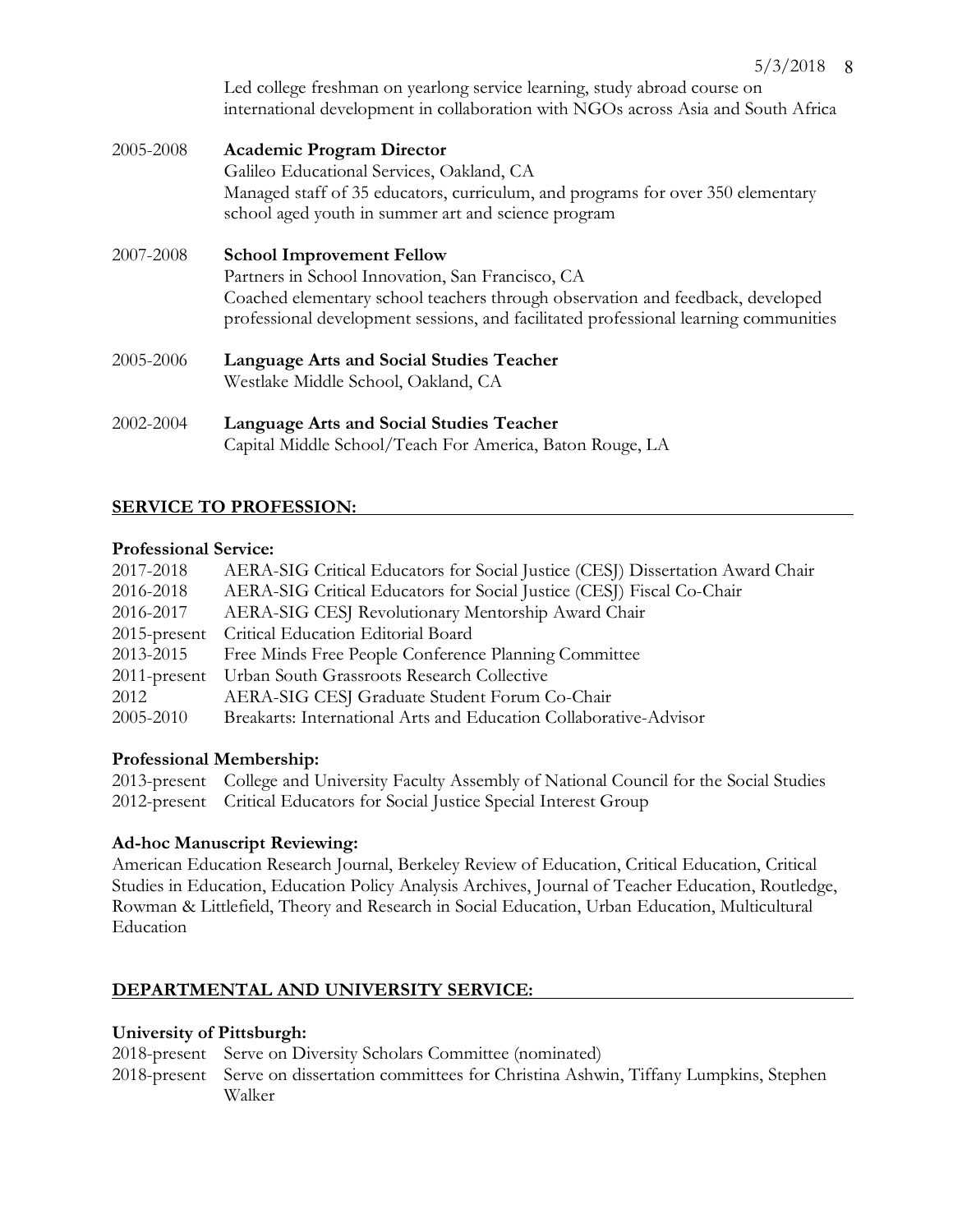| 2017-present Collaboratively Planned Teaching for Social Justice Workshops     |
|--------------------------------------------------------------------------------|
| 2017-present Serve on School of Education Social Justice Committee (nominated) |
| 2017-present Faculty Fellow-Center for Urban Education                         |
| 2016-present Serve on Department of Instruction and Learning MEd Committee     |
| 2016-2017 Served on School of Education EdD Curriculum Committee               |
|                                                                                |

### **North Carolina State University:**

| 2015-2016       | Organized and facilitated series of Issues of Social Justice in Education workshops and |
|-----------------|-----------------------------------------------------------------------------------------|
|                 | panels for faculty and students                                                         |
| 2015-2016       | Served on School of Education Diversity & Equity Course Development Committee           |
| 2015-2016       | Served on School of Education Poverty & Education Event Development Committee           |
| $2014$ -present | Served as co-chair for two doctoral students: Elizabeth Saylor, Drew Tonnissen          |
| $2014$ -present | Served on doctoral committees for six students: Brian Brinkley, Seth Brown, Sonny       |
|                 | Harris, Evan Long, Rebecca Kimble, and Angela White                                     |
| 2014-2016       | Served as advisor to fifteen undergraduate students                                     |
| 2014-2016       | Served on staff awards committee                                                        |
| 2015            | Organized campus-wide film screenings of documentaries that address race, class, and    |
|                 | educational inequity, 2015                                                              |
| 2015            | Served as departmental point person for Building Future Faculty, program to recruit     |
|                 | promising scholars of color to campus                                                   |
| 2014            | Developed department wide "diversity dispositions"                                      |
|                 |                                                                                         |

# **SELECTED COMMUNITY INVOLVEMENT AND OUTREACH:**

| $2018$ -present | Alliance for Refugee Youth Support and Education (ARYSE) Board of Directors           |
|-----------------|---------------------------------------------------------------------------------------|
|                 | Member                                                                                |
| 2018            | Organized and facilitated Theater of the Oppressed Workshops for Educators,           |
|                 | Pittsburgh, PA                                                                        |
| $2016$ -present | Active Participant with Education Rights Network, Pittsburgh, PA                      |
| 2016-present    | What's Up Pittsburgh Study Group Facilitator—Anti-racist training for White people,   |
|                 | Pittsburgh, PA                                                                        |
| 2015-2016       | Active Participant in Organize2020, Social Justice Caucus of North Carolina Education |
|                 | Association, Raleigh, NC                                                              |
| 2015            | Guest Educator at Renew High School, New Orleans, LA                                  |
| 2014            | Served on panel for policy review at Raleigh Charter High School, Raleigh, NC         |
| 2012            | Coordinated and facilitated film screening and community conversation of              |
|                 | "Inconvenient Truth Behind Waiting for Superman" in collaboration with United         |
|                 | Teachers of New Orleans, New Orleans, LA                                              |
| 2011            | Coordinated and facilitated film screening and campus wide conversation of            |
|                 | "Inconvenient Truth Behind Waiting for Superman" and "Teacher," Madison, WI           |
| 2010            | Coordinated city wide film screening and moderated panel of scholars in response to   |
|                 | "Waiting for Superman," Madison, WI                                                   |

# **ADDITIONAL TRAINING:**

| 2017 | Andover Bread Loaf Writing Workshop for Urban Educators, Andover, MA |
|------|----------------------------------------------------------------------|
| 2017 | Theater of the Oppressed-Facilitator Training, Queens, NY            |